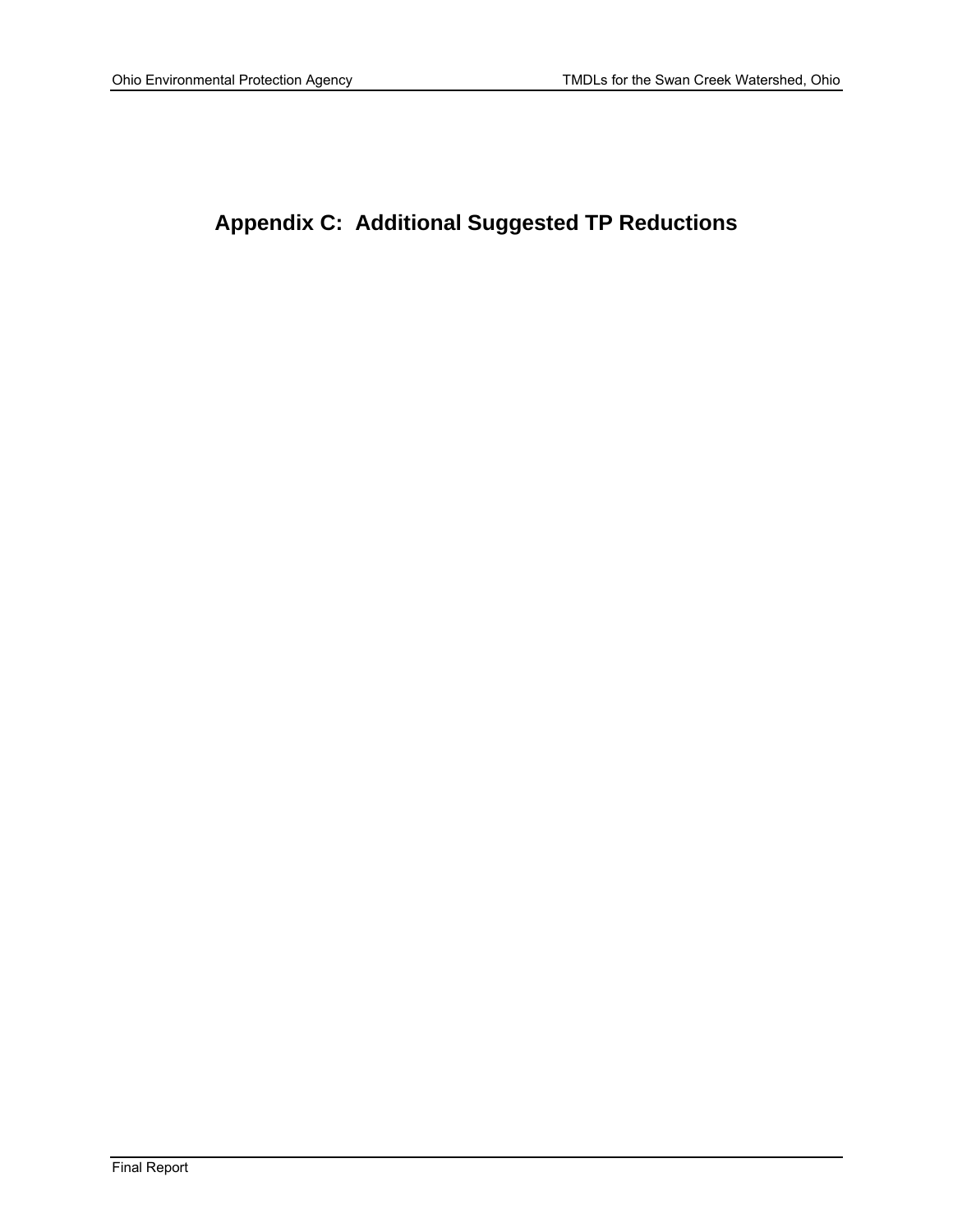| P11K08- Fewless Creek at RM 1.80 |                       | <b>High</b><br><b>Flows</b> | <b>Moist</b><br><b>Conditions</b> | Mid-<br>Range<br><b>Flows</b> | Drv<br><b>Conditions</b> | Low<br><b>Flows</b> |
|----------------------------------|-----------------------|-----------------------------|-----------------------------------|-------------------------------|--------------------------|---------------------|
| <b>Pollutant</b>                 | <b>Component</b>      | $0 - 10$                    | $10 - 40$                         | 40-60                         | 60-90                    | 90-100              |
| Total                            | Current Load (Median) | 2.46                        | No Data                           | 0.39                          | 0.30                     | No Data             |
| <b>Phosphorus</b>                | <b>Target Load</b>    | 4.31                        | 0.82                              | 0.32                          | 0.12                     | 0.040               |
| (kg/day)                         | <b>Reduction (%)</b>  | 0%                          | No Data                           | <b>18%</b>                    | 60%                      | No Data             |

**Table C-1 Suggested TP Loading Reductions for Fewless Creek at RM 1.80 (P11K08).** 

## **Table C-2 Suggested TP Loading Reductions for Swan Creek at RM 32.82 (P11K03).**

|                  | P11K03- Swan Creek at RM 32.82 | <b>High</b><br><b>Flows</b> | <b>Moist</b><br><b>Conditions</b> | Mid-<br>Range<br><b>Flows</b> | Drv<br><b>Conditions</b> | Low<br><b>Flows</b> |
|------------------|--------------------------------|-----------------------------|-----------------------------------|-------------------------------|--------------------------|---------------------|
| <b>Pollutant</b> | <b>Component</b>               | $0 - 10$                    | $10 - 40$                         | 40-60                         | 60-90                    | 90-100              |
| Total            | Current Load (Median)          | No Data                     | 4.375                             | 1.419                         | 0.672                    | No Data             |
| Phosphorus       | <b>Target Load</b>             | 23.474                      | 4.443                             | 1.719                         | 0.671                    | 0.218               |
| (kg/day)         | <b>Reduction (%)</b>           | No Data                     | 0%                                | 0%                            | 0.2%                     | No Data             |

# **Table C-3 Suggested TP Loading Reductions for Ai Creek at RM 8.29 (P11K15).**

|                   | P11K15- Ai Creek at RM 8.29 | <b>High</b><br><b>Flows</b> | <b>Moist</b><br><b>Conditions</b> | Mid-<br>Range<br><b>Flows</b> | Drv<br><b>Conditions</b> | Low<br><b>Flows</b> |
|-------------------|-----------------------------|-----------------------------|-----------------------------------|-------------------------------|--------------------------|---------------------|
| <b>Pollutant</b>  | <b>Component</b>            | $0 - 10$                    | $10 - 40$                         | 40-60                         | 60-90                    | 90-100              |
| <b>Total</b>      | Current Load (Median)       | 2.86                        | No Data                           | 0.61                          | 0.62                     | No Data             |
| <b>Phosphorus</b> | <b>Target Load</b>          | 9.15                        | 1.75                              | 0.69                          | 0.28                     | 0.11                |
| (kg/day)          | <b>Reduction (%)</b>        | 0%                          | No Data                           | 0%                            | 55%                      | No Data             |

## **Table C-4 Suggested TP Loading Reductions for Swan Creek at RM 24.70 (P11K21).**

|                   | P11K21- Swan Creek at RM 24.70 | <b>High Flows</b> | <b>Moist</b><br><b>Conditions</b> | Mid-<br>Range<br><b>Flows</b> | Drv<br><b>Conditions</b> | Low<br><b>Flows</b> |
|-------------------|--------------------------------|-------------------|-----------------------------------|-------------------------------|--------------------------|---------------------|
| <b>Pollutant</b>  | <b>Component</b>               | $0 - 10$          | $10 - 40$                         | 40-60                         | 60-90                    | 90-100              |
| Total             | Current Load (Median)          | No Data           | 50.09                             | 9.41                          | 5.51                     | No Data             |
| <b>Phosphorus</b> | <b>Target Load</b>             | 85.47             | 16.13                             | 6.42                          | 2.79                     | 1.22                |
| (kg/day)          | <b>Reduction (%)</b>           | No Data           | 68%                               | 32%                           | 49%                      | No Data             |

## **Table C-5 Suggested TP Loading Reductions for Blue Creek at RM 9.97 (P11K11).**

|                   | P11K11- Blue Creek at RM 9.97 | <b>High</b><br><b>Flows</b> | <b>Moist</b><br><b>Conditions</b> | Mid-<br>Range<br><b>Flows</b> | Drv<br><b>Conditions</b> | Low<br><b>Flows</b> |
|-------------------|-------------------------------|-----------------------------|-----------------------------------|-------------------------------|--------------------------|---------------------|
| <b>Pollutant</b>  | <b>Component</b>              | $0 - 10$                    | $10 - 40$                         | 40-60                         | 60-90                    | 90-100              |
| Total             | Current Load (Median)         | 2.89                        | 0.57                              | 0.15                          | 0.20                     | No Data             |
| <b>Phosphorus</b> | <b>Target Load</b>            | 5.41                        | 1.02                              | 0.40                          | 0.15                     | 0.050               |
| (kg/day)          | <b>Reduction (%)</b>          | $0\%$                       | $0\%$                             | 0%                            | 25%                      | No Data             |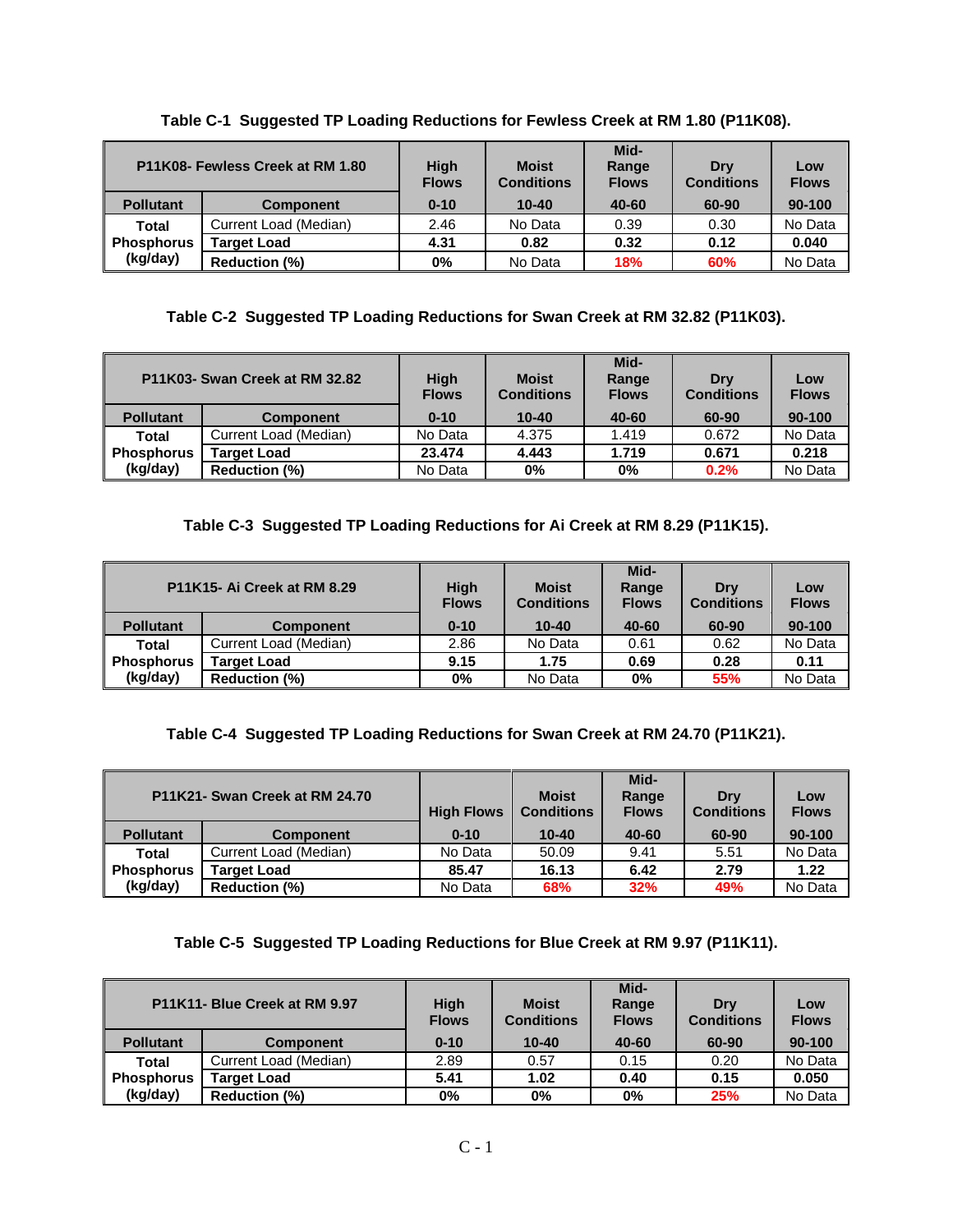# **Table C-6 Suggested TP Loading Reductions for Blue Creek at RM 7.81 (P11P39).**

|                   | P11P39- Blue Creek at RM 7.81 | <b>High</b><br><b>Flows</b> | <b>Moist</b><br><b>Conditions</b> | Mid-<br>Range<br><b>Flows</b> | Drv<br><b>Conditions</b> | Low<br><b>Flows</b> |
|-------------------|-------------------------------|-----------------------------|-----------------------------------|-------------------------------|--------------------------|---------------------|
| <b>Pollutant</b>  | <b>Component</b>              | $0 - 10$                    | $10 - 40$                         | 40-60                         | 60-90                    | 90-100              |
| Total             | Current Load (Median)         | 9.83                        | 0.96                              | 0.98                          | 0.26                     | No Data             |
| <b>Phosphorus</b> | <b>Target Load</b>            | 9.49                        | 1.84                              | 0.75                          | 0.33                     | 0.10                |
| (kg/day)          | <b>Reduction (%)</b>          | 3%                          | $0\%$                             | 23%                           | 0%                       | No Data             |

# **Table C-7 Suggested TP Loading Reductions for Blue Creek at RM 5.57 (P11K12).**

| P11K12- Blue Creek at RM 5.57 |                       | <b>High</b><br><b>Flows</b> | <b>Moist</b><br><b>Conditions</b> | Mid-<br>Range<br><b>Flows</b> | Drv<br><b>Conditions</b> | Low<br><b>Flows</b> |
|-------------------------------|-----------------------|-----------------------------|-----------------------------------|-------------------------------|--------------------------|---------------------|
| <b>Pollutant</b>              | <b>Component</b>      | $0 - 10$                    | $10 - 40$                         | 40-60                         | 60-90                    | $90 - 100$          |
| <b>Total</b>                  | Current Load (Median) | 27.42                       | 16.19                             | 0.90                          | 0.50                     | No Data             |
| Phosphorus                    | <b>Target Load</b>    | 24.72                       | 4.73                              | 1.87                          | 0.76                     | 0.24                |
| (kg/day)                      | <b>Reduction (%)</b>  | 10%                         | 71%                               | 0%                            | $0\%$                    | No Data             |

#### **Table C-8 Suggested TP Loading Reductions for Harris Ditch at RM 1.55 (P11K13).**

|                   | P11K13- Harris Ditch at RM 1.55 | <b>High</b><br><b>Flows</b> | <b>Moist</b><br><b>Conditions</b> | Mid-<br>Range<br><b>Flows</b> | Drv<br><b>Conditions</b> | Low<br><b>Flows</b> |
|-------------------|---------------------------------|-----------------------------|-----------------------------------|-------------------------------|--------------------------|---------------------|
| <b>Pollutant</b>  | <b>Component</b>                | $0 - 10$                    | $10 - 40$                         | 40-60                         | 60-90                    | 90-100              |
| Total             | Current Load (Median)           | 4.05                        | 0.43                              | 0.46                          | 0.32                     | No Data             |
| <b>Phosphorus</b> | <b>Target Load</b>              | 5.63                        | 1.07                              | 0.41                          | 0.16                     | 0.052               |
| (kg/day)          | <b>Reduction (%)</b>            | 0%                          | 0%                                | 11%                           | 50%                      | No Data             |

## **Table C-9 Suggested TP Loading Reductions for Blue Creek at RM 0.73 (P11P13).**

|                  | P11P13- Blue Creek at RM 0.73 | <b>High</b><br><b>Flows</b> | <b>Moist</b><br><b>Conditions</b> | Mid-<br>Range<br><b>Flows</b> | Drv<br><b>Conditions</b> | Low<br><b>Flows</b> |
|------------------|-------------------------------|-----------------------------|-----------------------------------|-------------------------------|--------------------------|---------------------|
| <b>Pollutant</b> | <b>Component</b>              | $0 - 10$                    | $10 - 40$                         | 40-60                         | 60-90                    | $90 - 100$          |
| Nitrate-         | Current Load (Median)         | .105.74                     | 1,025.09                          | 48.42                         | 53.92                    | No Data             |
| <b>Nitrite</b>   | <b>Target Load</b>            | 406.98                      | 77.46                             | 30.28                         | 12.13                    | 3.83                |
| (kg/day)         | <b>Reduction (%)</b>          | 63%                         | 92%                               | 37%                           | 78%                      | No Data             |

#### **Table C-10 Suggested TP Loading Reductions for Swan Creek at RM 21.60 (P11S11).**

|                   | P11S11- Swan Creek at RM 21.60 | <b>High</b><br><b>Flows</b> | <b>Moist</b><br><b>Conditions</b> | <b>Mid-Range</b><br><b>Flows</b> | Drv<br><b>Conditions</b> | Low<br><b>Flows</b> |
|-------------------|--------------------------------|-----------------------------|-----------------------------------|----------------------------------|--------------------------|---------------------|
| <b>Pollutant</b>  | <b>Component</b>               | $0 - 10$                    | $10 - 40$                         | 40-60                            | 60-90                    | 90-100              |
| Total             | Current Load (Median)          | No Data                     | 71.01                             | 11.26                            | 9.66                     | No Data             |
| <b>Phosphorus</b> | <b>Target Load</b>             | 132.11                      | 24.99                             | 9.89                             | 4.18                     | 1.67                |
| (kg/day)          | <b>Reduction (%)</b>           | No Data                     | 65%                               | 12%                              | <b>57%</b>               | No Data             |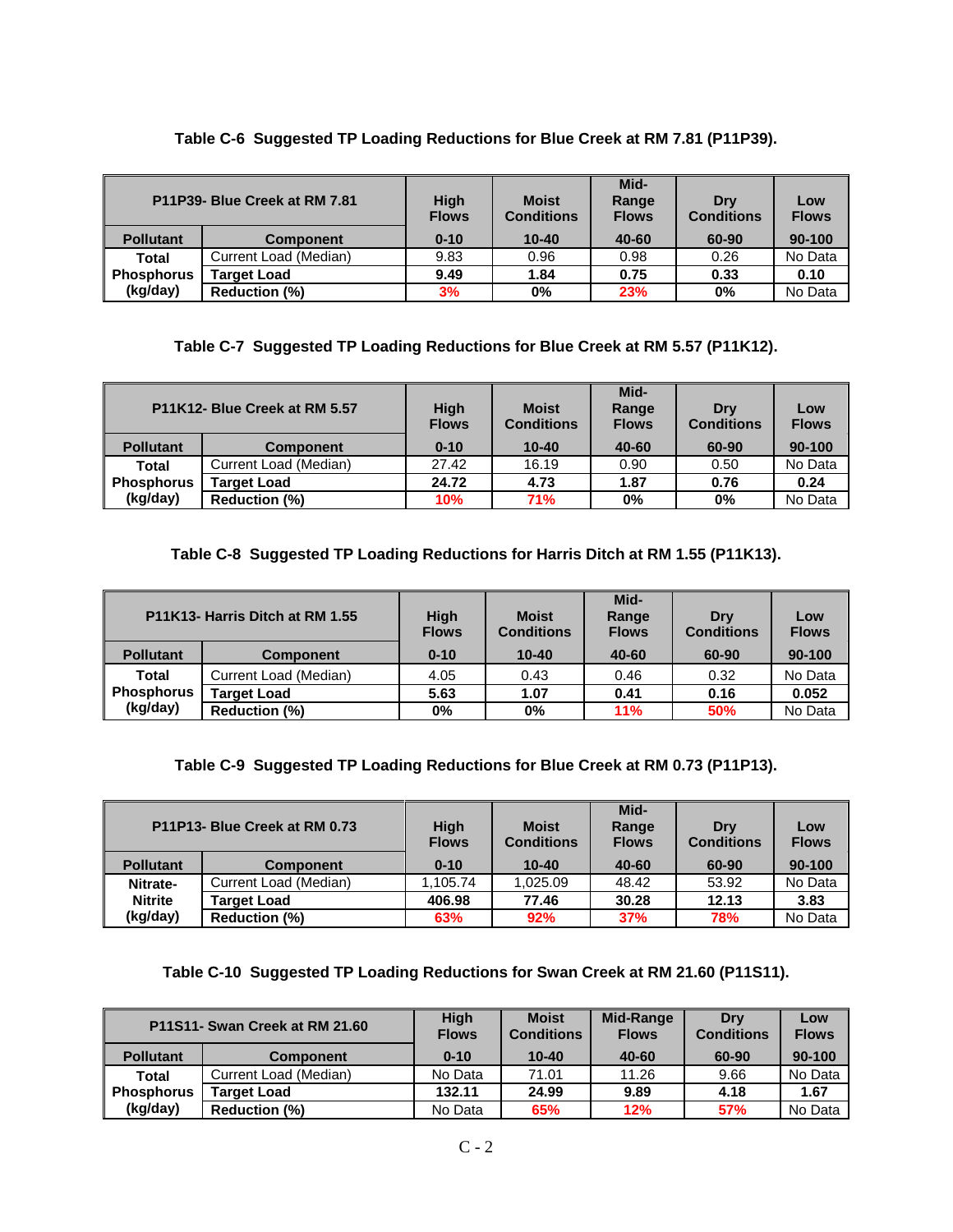## **Table C-11 Suggested TP Loading Reductions for Swan Creek at RM 18.46 (P11K05).**

|                   | P11K05- Swan Creek at RM 18.46 | <b>High</b><br><b>Flows</b> | <b>Moist</b><br><b>Conditions</b> | Mid-Range<br><b>Flows</b> | Drv<br><b>Conditions</b> | Low<br><b>Flows</b> |
|-------------------|--------------------------------|-----------------------------|-----------------------------------|---------------------------|--------------------------|---------------------|
| <b>Pollutant</b>  | <b>Component</b>               | $0 - 10$                    | $10 - 40$                         | 40-60                     | 60-90                    | 90-100              |
| Total             | Current Load (Median)          | No Data                     | 57.06                             | 9.87                      | 7.63                     | No Data             |
| <b>Phosphorus</b> | <b>Target Load</b>             | 137.59                      | 26.03                             | 10.29                     | 4.34                     | 1.72                |
| (kg/day)          | <b>Reduction (%)</b>           | No Data                     | 54%                               | 0%                        | 43%                      | No Data             |

## **Table C-12 Suggested TP Loading Reductions for Blystone Ditch at RM 0.54 (P11A03).**

| P11A03- Blystone Ditch at RM 0.54 |                       | High<br><b>Flows</b> | <b>Moist</b><br><b>Conditions</b> | Mid-<br>Range<br><b>Flows</b> | Drv<br><b>Conditions</b> | Low<br><b>Flows</b> |
|-----------------------------------|-----------------------|----------------------|-----------------------------------|-------------------------------|--------------------------|---------------------|
| <b>Pollutant</b>                  | <b>Component</b>      | $0 - 10$             | $10 - 40$                         | 40-60                         | 60-90                    | 90-100              |
| <b>Total</b>                      | Current Load (Median) | 30.42                | 0.96                              | 1.52                          | 0.14                     | No Data             |
| ∥ Phosphorus                      | <b>Target Load</b>    | 4.75                 | 0.90                              | 0.35                          | 0.14                     | 0.044               |
| (kg/day)                          | <b>Reduction (%)</b>  | 84%                  | 6%                                | 77%                           | 0%                       | No Data             |

**Table C-13 Suggested TP Loading Reductions for Swan Creek at RM 15.30 (P11P09).** 

| P11P09- Swan Creek at RM 15.30 |                       | <b>High</b><br><b>Flows</b> | <b>Moist</b><br><b>Conditions</b> | <b>Mid-Range</b><br><b>Flows</b> | Drv<br><b>Conditions</b> | Low<br><b>Flows</b> |
|--------------------------------|-----------------------|-----------------------------|-----------------------------------|----------------------------------|--------------------------|---------------------|
| <b>Pollutant</b>               | <b>Component</b>      | $0 - 10$                    | $10 - 40$                         | 40-60                            | 60-90                    | 90-100              |
| Total                          | Current Load (Median) | No Data                     | 71.71                             | 11.06                            | 6.25                     | No Data             |
| l Phosphorus                   | <b>Target Load</b>    | 150.38                      | 28.45                             | 11.23                            | 4.71                     | 1.84                |
| (kg/day)                       | <b>Reduction (%)</b>  | No Data                     | 60%                               | $0\%$                            | 25%                      | No Data             |

## **Table C-14 Suggested TP Loading Reductions for Wolf Creek at RM 1.96 (P11S66).**

| P11S66- Wolf Creek at RM 1.96          |                       | <b>High</b><br><b>Flows</b> | <b>Moist</b><br><b>Conditions</b> | <b>Mid-Range</b><br><b>Flows</b> | Drv<br><b>Conditions</b> | Low<br><b>Flows</b> |
|----------------------------------------|-----------------------|-----------------------------|-----------------------------------|----------------------------------|--------------------------|---------------------|
| <b>Pollutant</b>                       | <b>Component</b>      | $0 - 10$                    | $10 - 40$                         | 40-60                            | 60-90                    | 90-100              |
| Total<br><b>Phosphorus</b><br>(kg/day) | Current Load (Median) | 26.40                       | 2.44                              | 0.54                             | 0.23                     | No Data             |
|                                        | <b>Target Load</b>    | 9.43                        | 1.78                              | 0.69                             | 0.27                     | 0.09                |
|                                        | <b>Reduction (%)</b>  | 64%                         | 27%                               | 0%                               | $0\%$                    | No Data             |

## **Table C-15 Suggested TP Loading Reductions for Cairl Creek at RM 1.32 (P11K10).**

| P11K10- Cairl Creek at RM 1.32 |                       | <b>High</b><br><b>Flows</b> | <b>Moist</b><br><b>Conditions</b> | Mid-Range<br><b>Flows</b> | Drv<br><b>Conditions</b> | Low<br><b>Flows</b> |
|--------------------------------|-----------------------|-----------------------------|-----------------------------------|---------------------------|--------------------------|---------------------|
| <b>Pollutant</b>               | <b>Component</b>      | $0 - 10$                    | $10 - 40$                         | 40-60                     | 60-90                    | $90 - 100$          |
| Total                          | Current Load (Median) | 15.03                       | 0.82                              | 0.40                      | 0.12                     | No Data             |
| <b>Phosphorus</b>              | <b>Target Load</b>    | 4.75                        | 0.90                              | 0.35                      | 0.14                     | 0.044               |
| (kg/day)                       | <b>Reduction (%)</b>  | 68%                         | 0%                                | 13%                       | $0\%$                    | No Data             |